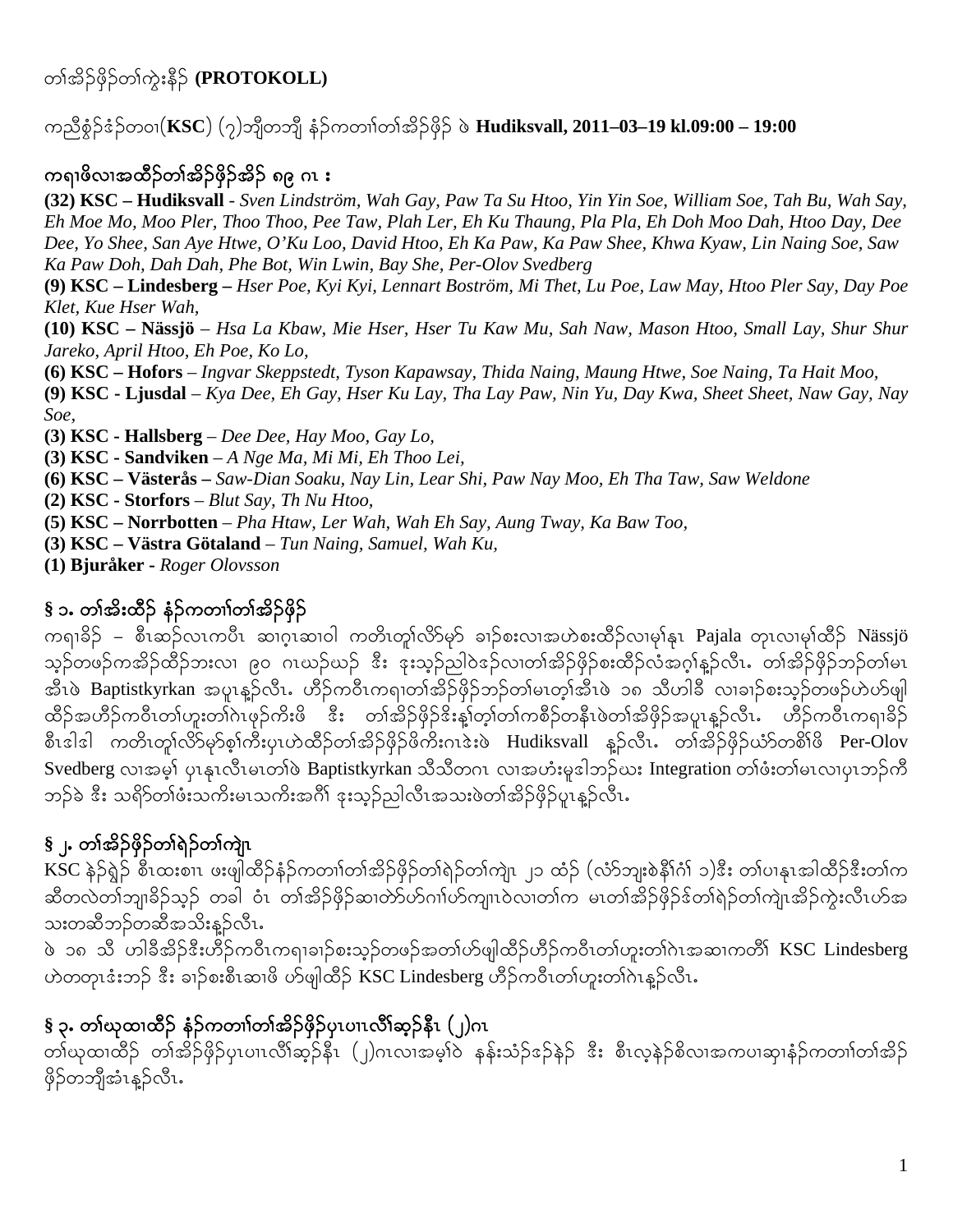## § ၄. တၢ်ယုထၢထိဉ် နံဉ်ကတၢၢ်တၢ်အိဉ်ဖိုဉ်ပုၤကွဲးနိဉ်တ၊်

တၢ်ယုထၢထိဉ်တၢ်အိဉ်ဖှိဉ်ပှၤကွဲးနိဉ်တၢ် (၂)ဂၤ လၢအမ့ၢ်ဝဲနိၢ်အဲဉ်သူလ္ၤ (လၢကညီကျိ5) အိိး Sven Lindström (လၢစွံဉ်ဒံဉ် ကျိ5်)နူဉ်လီၤ.

# § ၅. တၢိဃုထၢထိဉ်ပုၤသမံသမိးတၢ်အိဉ်ဖိုဉ်တၢ်ကွဲးနိဉ်

တိယုထ၊ထိဉ် ပုၤသမံသမိးတၢ်အိဉ်ဖိုဉ်တ၊်ကွဲးနီဉ် (၂)ဂၤ လ၊အမ့ၢ်ဝဲ Lennart Boström ဒီး စီၤဒၤယါစိၤကူ နူဉ်လီၤ

#### § ၆. ပၢဆု၊တၢ်ကမံးတံးအတၢ်ဟူးတၢ်ဂဲၤတၢ်ဟ်ဖျါ

KSC နဲဉ်ရဲ့ဉ် – စီၤထးစၢၤ ရှဲပွး ဒီနံဉ်ကျၤတၢ်ဟူးတၢ်ဂဲၤ ဖဲ ၂၀၁၀ နံဉ်အတိၢ်ပူၤ(လံာ်ဘျးစဲနိဉ်ဂံ၊် ၂) ယုဉ်ဒီး တၢ်ဂိၤ သ့ဉ်တ ဖဉ်ဒ်သိး ပုၤကနၢ်ပၢါတၢ်ဟ်ဖျါလ၊တၢ်ကွဲးအီၤဖဲလံာ်က ဘျံးပူၤအဂ်ိၢန့ဉ်လီၤႉ တၢ်သံကွၢ်အိဉ်ထိဉ်စ့ၢ်ကီးတနီၤလ၊ခၢဉ်စးအန၊်ပၢါဝဲတ ရဲဘဉ်နဉ်လီၤႉ ဘဉ်ယးကရၢဖိနိၢိဂၢိန္ဉ**် KSC မၤနိ**ဉ်ဝဲဒဉ်စးထိဉ်လၢဖိသဉ်အဆံး ဒဉ်လဲာ်သဲ့ဝဲဒဉ်နဉ်လီၤႉ တုၤလၢတၢ်ပတံထိဉ် ကျိဉ်စုမၤစၢၤလၢပ<sup>ဒ္ဌ</sup>ဉ်အအိဉ်တခ်ီ တၢ်ကထၢထိဉ်သ့ထဲကရၢဖိလၢအသးနံဉ်အိဉ်နွံနံဉ်ဆူဖိခိဉ်သူဉ်တဉ်ဖဉ်နူဉ်လီၤႉ လၢတၢ်နူဉ်အယိ အရှ<sup>ငွှ</sup>ဉ်အိဉ်ဝဲဒဉ်လ၊ ဟိဉ်ကဝီၤကရၢသ့ဉ်တဖဉ်ကဘဉ်ဟ်ဖျါထိဉ် ကရၢဖိလၢအဟ့ဉ်ကရၢဖိအလဲ သးနံဉ်မုဉ်ခွါလီၤတံၤ်လီၤဆဲးန့ဉ် လီၤႉ ဒ်န္5်အသိး KSC ကရၢအံၤမ့္ပ်၀ဲဒုဉ် ထံရူးကိၢ်သဲး ဒီး တၢ်ဘူဉ်တၢ်ဘါသဘျ့ကရၢ လၢအမၤသကိးတၢ်ဒီးတၢ်ကရၢကရိအဂၤအါ နဉ်သွဲဝအုန်ခိုလီး.

နံဉ်ကတၢၢ်တၢ်အိဉ်ဖိုဉ်ဆၢတ်ာ်ဝဲလၢ း တ်ာသးလီၤပလိ>်တူ၊်လိ>်လၢနံဉ်ကတၢၢ်တၢ်ဟ်ဖျါ ဒီး တၢ်အိဉ်ဖှိဉ်စံးဘျုးစံးဖှိဉ်ပၢဆှၢတၢ်ကမံးတံးလၢအတၢ်မၤသ့ဉ်တဖဉ်အံၤန္ဉဝလီၤ.

## § ၇. တၢိဟ်ဖျါထိဉ် ပၢဆု၊တၢ်ကမံးတံး ကျိဉ်စ့စရိတၢ်ဟ်ဖျါ

ပှၤပၢၤစ္ – နိ1်မံဉ်သဲဉ် ဟ်ဖျါထိဉ် ကျိဉ်စ့စရိတၢ်ဟ်ဖျါ ၂၀၁၀ (လံာ်ဘျးစဲနိ1်ဂံ) ၃) ဒီး ခၢဉ်စးလၢအထိဉ်တၢ်အိဉ်ဖှိဉ်သှဉ်တဖဉ်အိဉ် ီးတၢ်သံဉ်ကွၢ်ဘဉ်ယးကျိဉ်စုစရီအဂ္ဂါလၢအနှၤ်ပၢါဝဲတရဲဘဉ်တဖဉ်အယိ ပုၤပၢၤစ္နီး ပုၤမၤစၢၤပုၤပၢၤစ္ Ingvar Skeppstedt အိဉ်နီး တၢ်ရဲပူးက္ၤကျိဉ်စ္စစရိအဂ္ဂါလီၤတံၤလီၤဆဲးန္ဉာလီၤႉ

## § ၈. ပုၤသမံသမိးကျိဉ်စ့စရိတၢ်ဟ်ဖျါ

ပှၤသမံသမိးကျိဉ်စ့စရိ နိ<sup>ု</sup>အဲဉ်သးတိ ဖးဖျါထိဉ် အတၢ်ဖးဖျါလၢ စွံဉ်ဒံဉ်ကျိာ <sup>ဒွိ</sup>း ကညီကျိ5်, စံးဝဲလၢအဝဲသ့ဉ်ပှၤသမံသမိး .<br>ကျိဉ်စ့စရီ(၂)ဂၤ ယုထံဉ်သမံသမိးကျိဉ်စ့စရီဒီးတ၊်ဟူးတ၊်ဂၤသ့ဉ်တဖဉ်ဝံၤ ဒီး အဝဲသ့ဉ်အုဉ်ကီၤသးလၢကျိဉ်စ့စရီသ့ဉ်တဖဉ်တ၊်သူ <u>အီၤလၢအအိ</u>ဉ်ဒီးအဂ္ဂါအကျိၤလီၤတံၤလိၤဆဲးနူဉ်လီၤ.

လၢတၢ်န္ဉာ်အယိ**နံဉ်ကတၢၢ်တၢ်အိဉ်ဖှိဉ်ဆ၊တဲာ်ဒီးဟ်ဂၢၢ်ဟ်ကျၤက္ၤကျိဉ်စ့စရီဒီးတ၊်ဟူးတၢ်ဂၤတ၊်ဟ်ဖျါသ့ဉ်တဖဉ်**နှဉ်လီၤႉ

#### နဲ ၉. တၢ်သံကွၢ်ဘဉ်ဃး ပၢဆု၊တၢ်ကမံးတံးကပူၤဖျံးဒီးအမူဒါလၢအမၤတ္၊်

ခီဖိျလ၊ ပှၤသမံသမိးကျိဉ်စ့စရိတၢ်ဟ်ဖျါ ဘဉ်ဃးကျိဉ်စ့စရီ <sup>ဒွိ</sup>း တ၊်ဟူးတၢ်ဂဲၤခဲလၢၤမ့ၢ်တၢ်လၢအဘဉ်ဘျိးဘဉ်ဒါအယိ နံဉ်ကတၢၢ်တၢ်အိဉ်ဖှိဉ် ဆၢတ်ာ်ဝဲလ<mark>၊</mark> **း** .<br>တၢဴဘဉ်သူဉ်ဘဉ်သးလၢ KSC ပှၤပၢၤစ့ ဒီး ပၢဆု၊တၢ်ကမံးတံးသ္ဉ်တဖဉ် ပူၤဖျံးဒီးတၢ်ပၢတၢ်ဆု၊မူဒါလ၊ ၂၀၁၀ နံဉ်အဂ်ိၢိ<sub>န္</sub>ဉ်လီၤ.

### § ၁၀**.** ပၢဆု၊တၢ်ကမံးတံးအတၢ်စံးဘျုးစံးဖှိဉ်

တချုးမှၢ်ထူဉ်တၢ်အီဉ်အခါဒီးတၢ်ဒိသကိႏကၡု၊်တ၊်ဂီၤစ္န၊်ကီးန္ဉ်လီၤႉ အပၢဆု၊တၢ်ကမံးတံးသူဉ်တဖဉ်အိဉ်ဒီးတၢ်စံးဘျုးစံးဖိုဉ်က္ၤကရၢဖိကိႏဂၤဒဲး ဒီး ဟိဉ်ကဝိၤကရၢကိႈဖုဒဲးလၢတၢ်ဖိဉ်လိာသကိႏစု ဒီး မၤသကိႏတၢ်လၢကရၢအတၢ်လဲၤထိဉ်လဲၤထိအင်္ဂါန္ဉ်လီၤႉ ပၢဆု၊တၢ်ကမံးတံး အိဉ်ဒီးတၢ်ရဲဉ်တၢ်ကျဲၤလၢဟ့ဉ်လီၤလီၤခိဉ်ဖး တၢ်ဟ့ဉ် လၤကပိၤ ဆူဟိဉ်ကဝိၤကရၢ ဒီး ကရၢဖိလၢအတၢ်မၤဂ္ၤကတၢၢ်ဖဲ ၂၀၁၀ အပူၤ မ့ၢ်ဝဲ **Stefan & Ingrid Grahn, စီၤရိစဲးလါရဲးစဲး** းိ KSC Hudiksvall နူဉ်လီၤ.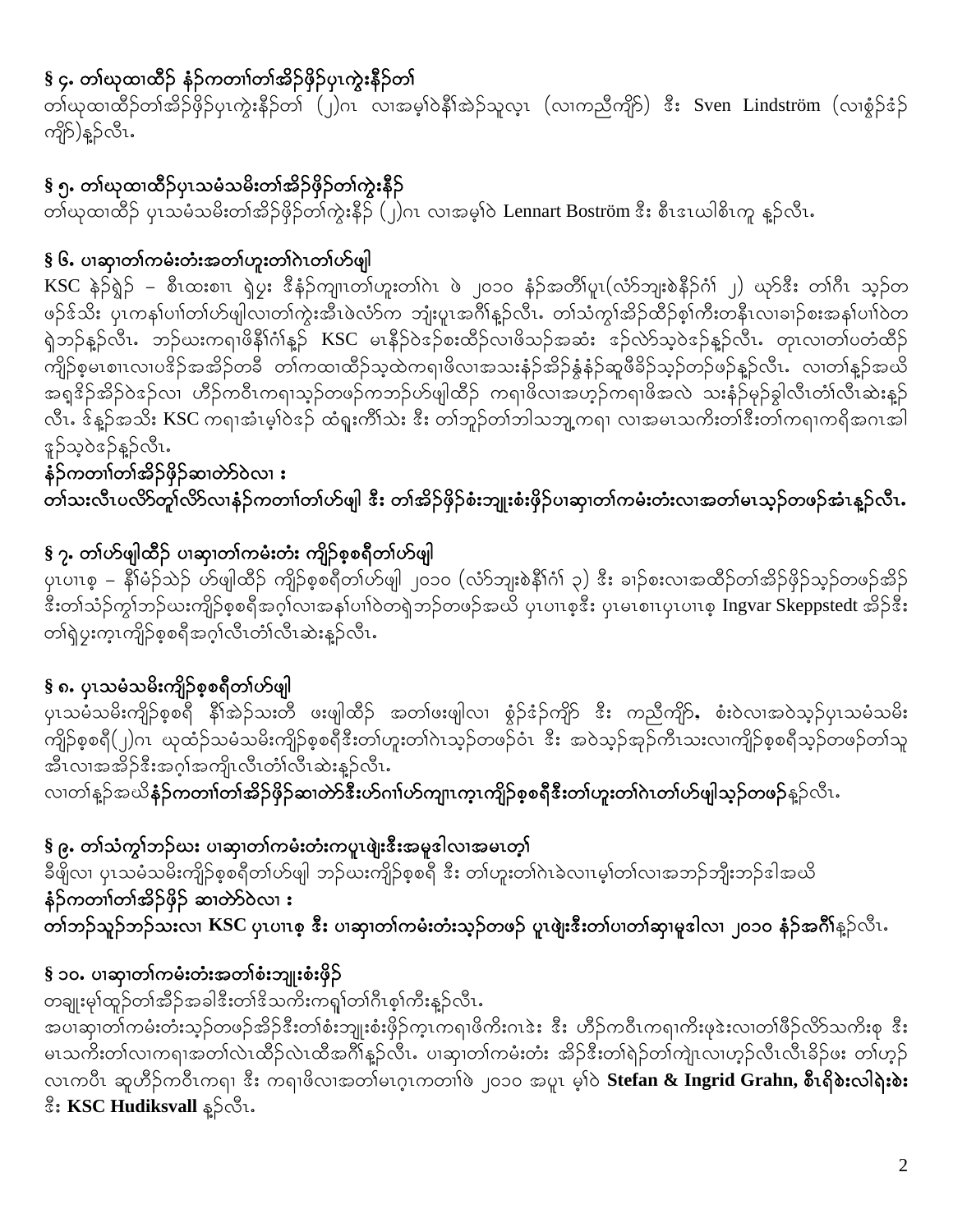## KSC နဲ့ဉ်ရဲ့ဉ် စီၤထးစၢၤ အိဉ်ဒီးတၢ်ကတိၤမၢ်လိ်ာထွဲတဖဉ်ဆူပၢဆု၊တၢ်ကမံးတံး း

- ★ ပၢဆု၊တၢ်ကမံးတံး ကိႏဂၤဒဲးကဘဉ်မၤချုးမၤၖးအသး ဒီး ဟဲထိဉ်ပၢဆု၊တၢ်ကမံးတံးတၢ်အိဉ်ဖိုဉ်
- $\bigstar$  ပၢဆု၊တၢ်ကမံး ကဘဉ်နၢ်ပၢၢ်ဟိဉ်ကဝိၤကိးဘ့ဉ် $\mathrm{\hat{a}}$ းအတၢ်အိဉ်သး
- ★ ခ်ီဖျိလၢကရၢအစ္ဓမိၢိပုၢ်စုၤအယိ ပၢဆုၢတၢ်ကမံးတံးကဘဉ်ကွၢ်သူကတိၤ ဒီး တၢ်လဲၤတၢ်က္ၤအပူၤကြၢးသူလၢအပူၤဘဉ်ကတၢၢ်
- $\bigstar$  ပၢဆု၊တၢ်ကမံးတံးကဘဉ်အိဉ်ဒီးတၢ်သူဉ်စူၤသးစူၤ ခီဖျိကရၢဖိတနိၤတၢ်ယုသ္ဉ်ညါအင်္ဂါဘါစုၤ ဒီး ကတိၤစံးအၢစံးသိတၢ်
- ★ ပၢဆု၊တၢ်ကမံးတံးကဘဉ်အိဉ်ဒီးသးလၢအဲ့ဉ်ကရၢ ဒီး ဘဉ်ဂုၤကျဲးစၢးမၤလိသ့အသးဒီးမၤလဲၤထိဉ်လဲၤထိကရၢအတၢ်ဒိဉ်ထိဉ်
- $\bigstar$  ပၢဆု၊တၢ်ကမံးတံးကဘဉ်အိဉ်ဒီးတၢ်တူ၊်ဆါသး (မှာ်သးမၤကလိႆႇ တဘဉ်ဟံးတၢ်အလှၢ်အပူၤလၢမၤဝဲအယိဘဉ်)
- $\bigstar$  ပၢဆု၊တၢ်ကမံးတံးကဘဉ်ဆိကမိဉ်တၢဉ်ပိဉ်တၢဉ်ပိတၢ်ဖံးတ၊်မၤကကဲထိဉ်လိဉ်ထိဉ်အကျဲ (တဘဉ်တဲအါလိ $\mathcal S$ သးတၢ်ထဲတၢ်ဂ္၊်လၢ အခ်ီပညီတအိဉ်သူဉ်တဖဉ်နူဉ်တဂူၤ)
- $\bigstar$  ပၢဆု၊တၢ်ကမံးတံးဟံဉ်ယိတၢ်ဂ့ၢ်ကိတဖဉ် တဘဉ်ဒုးဘျးစဲဒီးကရၢအတၢ်ဖံးတ၊်မၤဘဉ်
- $\bigstar$  ပၢဆု၊တၢ်ကမံးတၢ်ကမဉ်လၢအမၤတ္၊်သ့ဉ်တဖဉ်န့ဉ် ဒုးကဲထိဉ်လၢတ၊်မၤလိ တဘဉ်မၤကမၢ်ံ၀ၤမၤကမၢ်က္ၤတဂုၤ

## § ၁၁**.** တၢ်တၢဉ်ပီဉ်သကိႏတၢ်ဘျ၊ခိဉ်သူဉ်

★ စီၤထိနဲဉ် ဟ်ဖျါထိဉ် ၁). တၢ်ကမၤပှဲၤအါထိဉ် ကရၢတၢ်ပညိဉ် အဆၢ $^2$ ဉ် (၃) နိ $^1$ ဂံၢ် (၅) တခါ  $^3$ း ၂). တၢ်ပၢနုၤမၤအါထိဉ်ယုဉ် စ့ၢ်ကီး ဖဲ နံဉ်ကတၢၢ်တၢ်အိဉ်ဖိုဉ်တၢ်ရဲဉ်တ၊်ကျဲၤ အဆၢ $^2$ ဉ် (၇) နိ $^1$ ဂံၢ် (၁၃) ဖဲတၢ်ဘျ၊ခိဉ်သ့ဉ်အပူၤန္ဉာ်လီၤ $\cdot$ 

**၁). § ၃. နိၢိဂၢ် (၅).** ကက်ကျဲးစၢးမၤဒိဉ်ထိဉ်ကရၢအင်္ဂါဘါ ဒီး မၤလဲၤထိဉ်လဲၤထိကညီဖိအတၢ်အိဉ်သးတဖဉ်အဂိၢ် ဒီး ကဆိဉ် ထွဲမၤစၢၤက္ၤကညီကလုာ်လၢအိဉ်တ့ၢ်လၢကိၢိပယိၤပူၤသ့ဉ်တဖဉ်ဒ်သိး ကညီကလုာ်တၢ်အုဉ်ကီၤသး လၢကအိဉ် ဂၢၢ်ဆိးကျၤလီၤထူ လီၤယိ>်ကအိဉ်ဖျါ ဒီး ဒ်သိးအဝဲသ့ဉ်ကအိဉ်ထိဉ်က္ၤ ဒီးဘီမှၢ်စၢဖိုဉ်ကရၢအ တၢဴဟ်ပနီဉ်ဟိဉ်ခိဉ်ဖိခွဲးယာ်အင်္ဂါတစုန္ဉာလီၤႉ

<mark>၂). § ၇. နိ1်ဂံ1် (၁၃).</mark> တၢ်ကၰထၢထိဉ်ပၢဆုၢကမံးတံးအကျါ ကရၢခိဉ်, ကရၢခိဉ် (၂), နဲ့ဉ်ရွဲဉ်, နဲ့ဉ်ရွဲဉ်သယဲၤ, ပုၤပၢၤစ္ ဒီး ပုၤမၤ စၢၤပုၤပၢၤစ္ သ့ဉ်တဖဉ်န္နဉ်လီၤ.

ခၢဉ်စးတနီၤဟ်ဖျါဝဲလၢ KSC ခိဉ်န1်သ့ဉ်တဖဉ်အမူဒါ ဒီး တၤ်ယုထၢကမံးတံးအမူဒါ တအိဉ်ဒီးအတကွိၢ်လၢပှၤအါဂၤတနၤ်ပၢါ ဂ့ၤဂ္ၤဘဉ်အယိ <mark>နံဉ်ကတၢၢ်တၢ်အိဉ်ဖိုဉ်ဆ၊တဲာ်ယှာ်စ့၊်က</mark>ီးလ၊ ပ<mark>၊ဆု၊တၢ်ကမံးတံးအသိတဖု ကဟံးမှုဒါရၤလီၤဒုးသုဉ်ညါက္ၤဟိဉ်</mark> ကဝီၤကိဴး ဘ့ဉ်ဒဲးစုာ်စုာ်<sub>န</sub>ှ်လီၤ.

# 

KSC နဲ့ဉ်ရဲ့ဉ် စီၤထးစၤၤ ဖးဖျါထိဉ်တၤ်ဟူးတၤ်ဂၤပတြီၤ ၂၀၁၁ (လံာ်ဘျးစဲ ၄) တုၤဆူ နံဉ်ကတၢၤ်တၤ်အိဉ်ဖိုဉ် (လါမးရုး ၁၇ သိ, ၂၀၁၂) ီး Integration တၢိဖံးတၢ်မၤအကျိၤအကျဲ (လံာ်ဘျးစဲ ၅) နူဉ်လီၤ. ပှၤမၤစၢၤပှၤပၢၤစ့ Ingvar Skeppstedt ပဲာ်ထံနီၤဖး ကျိဉ်စ့တၢ်သူတၢ်စွဲ ၂၀၁၁ စ့ၢ်ကီးနူဉ်လီၤႉ

တၢ်တၢဉ်ပိဉ်တၢဉ်ပိ ဒီး သံကွၢ်သံဒိးဝံၤအလိၢ်ခံ **တၢ်အိဉ်ဖိုဉ်ဆၢတ်ာ်ဝဲလၢ း** 

- ၁). တၢ်ဟ်ဂၢၢ်ဟ်ကျၤတၢ်ဟူးတၢ်ဂဲၤခိဉ်သ့ဉ် ၄ ထံဉ် ဒီး တလါတလါတ၊်ဟူးတၢ်ဂဲၤသ့ဉ်တဖဉ် တၢ်ဘိုဘဉ်အါထိဉ် ဒီး တ၊်ထုးသံ ကွဲာ်အီၤတခါ ခ်ီဖျိအကဲထိဉ်တၢ်ကရၢကရိအတၢ်လီၤဆံးလီၤစုၤအယိန္ဉာ်လီၤႉ
- ၂). တၢိယ်ဂၢၢိယ်ကျ၊ၤ Integration တၢိဖံးတၢ်မၤအကျိုးအကျဲ
- ၃). တၢ်သးလီၤပလိ>်တူ၊်လိ>် ကျိဉ်စ့တၢ်သူတၢ်စွဲ လၢအအိဉ် 101.000 kr နူဉ်လီၤ.

# § ၁၃. တါဆ၊တဲာ်ပၢဆု၊တါကမံးတံးနိဉ်ဂံ၊်ကအိဉ်ပုံၤဂၤ

နံဉ်ကတၢါတါအိဉ်ဖိုဉ်ဟ်ဂၢါဟ်ကျ၊ၤ၀ဲဒဉ် ၂၀၁၁ တနံဉ်အံၤဒဉ်လဲာ် ပၢဆု၊တၢ်ကမံးတံးနိဉ်ဂံၢ်ကအိဉ် ၁၁ ဂၤန္ဉာ်လီၤႉ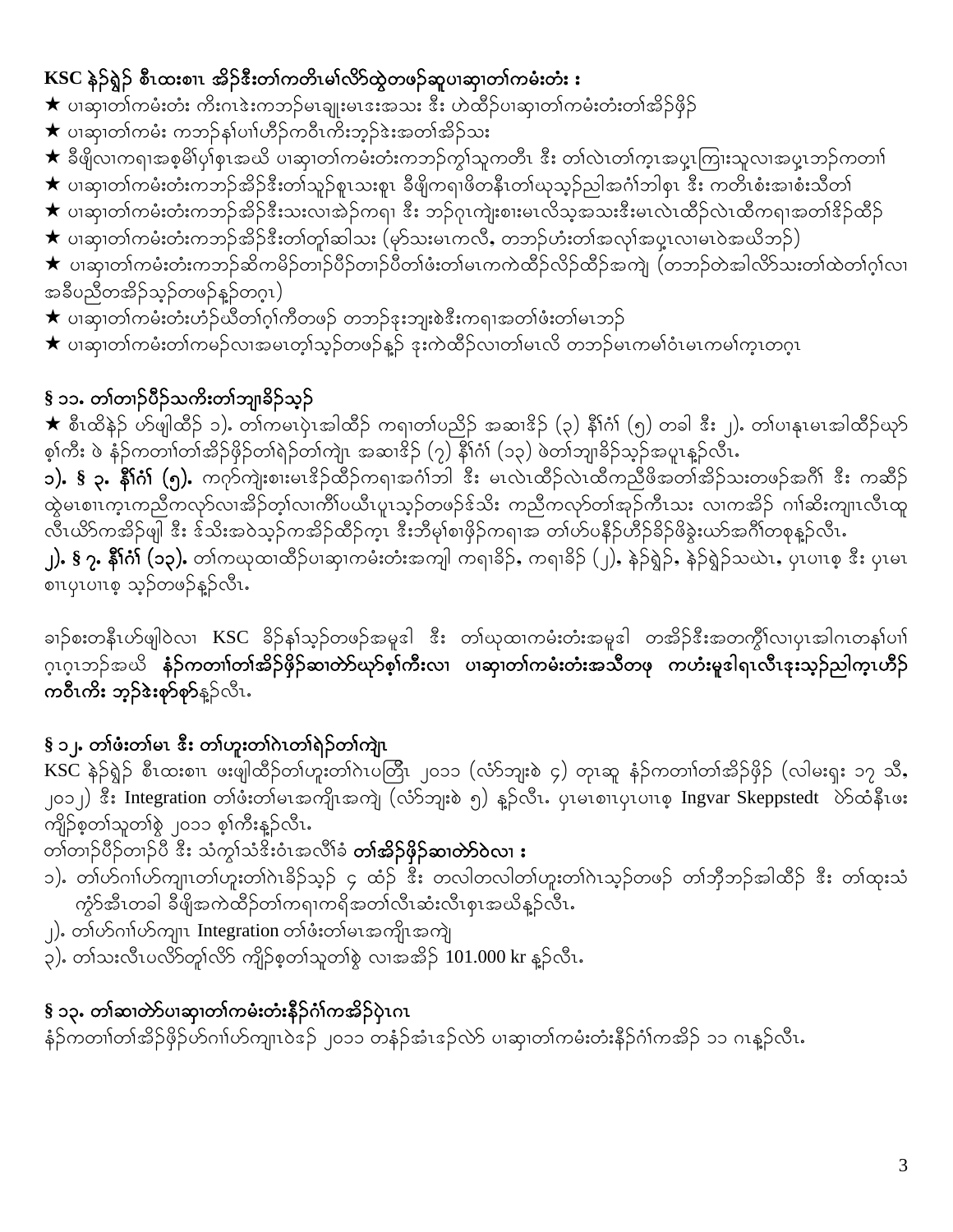# § ၁၄. တၢိဃုထၢထိဉ်ပၢဆု၊တၢ်ကမံးတံး

တၢိယုထၢကမံးတံး နိ1်ဘျုးစု ဒီး စီၤဆၢဖိ ဟ်ဖျါထိဉ် ပၢဆု၊တၢ်ကမံးတံးခိဉ်န1်သူဉ်တဖဉ်အမံၤန္ဉာလီၤ တၢ်တၢဉ်ပိဉ်တၢဉ်ပိသ ကိးအီၤဝံၤ တါဆု၊နုၤအါထိဉ်စ့ါကီးပၢဆု၊တါကမံးခိဉ်နှါအမံၤအသိတနိၤစ့ါကီး ခဲလၢာ်တါဟ်ဂၢါဟ်ကျၤအိဉ်ဝဲဒဉ် ၁၈ ဂၤန္ဉာလီၤႉ ခၢဉ်စးလၢဃုထၢထိဉ်တၢိဖိနိဉ်ငံ္ဂါခဲလၢာ်အိဉ်ဝဲ ၆၉ ဂၤ ဒီး တၢဴဂၢႆတၢဴဃုထၢအမႈဖျါဖျါန္ဉာလီၤႉ

## နံဉ်ကတၢါဆၢတဲာ်ဝဲဒဉ် း

တၢိဟ်ဂၢၢ်ဟ်ကျၤ ပှၤာ၁ ဂၤလၢကဖိဉ်ထိဉ် KSC ပၢဆု၊တၢ်ကမံးတံးအမူအဒါ တုၤဆူ နံဉ်ကတၢၢ်လၢခံတဘျီ ၂၀၁၂ သ့ဉ်တဖဉ် မ့္ပ်ား နိုးအင်ၤမဉ်, စီးဒံဉ်ဒံဉ်, စီးဒါဒါ, နိုးအဲဉ်သူလူး, စီးဆဉ်လၤကပီး, Ingvar Skeppstedt, Lennart Boström, စီးလံနဉ် စိ, နိ1်မံမံ, နိ1်မှ1်ယဲး ဒီး စီၤထိနဉ်န့ဉ်လီၤ.

# § ၁၅. တါယုထ၊ထိဉ် KSC ကရၢခိဉ် &ီး မူဒါခိဉ်အဂၤ

နံဉ်ကတၢါတါအိဉ်ဖှိဉ်ဆ၊တဲာ်ဝဲလ၊ တါကရ၊ထ၊ကရ၊ခိဉ် ဒီး ပ၊ဆု၊တါကမံးမူဒါခိဉ်အဂၤ ၄ ဂၤစ့ါကီးန့ဉ်လီၤ. ကရၢခိဉ် – နို $\infty$ င်းမဉ်, ကရၢခိဉ် (၂) – စီးထိနဲဉ်, နဲဉ်ရွဲဉ် – စီးဒံဉ်ဒံဉ်, နဲဉ်ရွဲဉ်သယဲၤ – Lennart Boström, ပုၤပၢၤစ့ – စီးလံနဲ့ဉ်စိ ယှာ်ဒီးပုၤမၤစၢၤပုၤပၢၤစ့ – Ingvar Skeppstedt သုဉ်တဖဉ်နူဉ်လီး.

# § ၁၆. တၢ်ဃု၊ထၢထိဉ်ပုၤသမံသမိးကျိဉ်စ့စရီ

နံဉ်ကတၢၢ်တၢ်အိဉ်ဖိုဉ် ယုထ၊ထိဉ်ဝဲဒဉ် စီၤဒၤယါစိၤကူ ဒီး နိံၢိဆ၊တူ၊်ဂီၤမူ လ၊ပှၤသမံသမိးကျိဉ်စ့စရီနူဉ်လီၤ.

## § ၁၇. တၢိဃုထၢထိဉ် တၢိဃုထၢကမံးတံး

နံဉ်ကတၢါတါအိဉ်ဖိုဉ် ယုထ၊ထိဉ်ဝဲဒဉ် စီၤကပီၤထူ ဒီး နိ1်ဆဉ်နီ လၢကကတဲၤကတိၤပုၤကဒိးယုထ၊ထိဉ်အသး ဒီး ကဟ်ဖျါထိဉ်ဖဲ ၂၀၁၂ နံဉ်ကတၢါတါအိဉ်ဖိုဉ်အပူၤန္နဉ်လီၤႉ

#### § ၁၈. တၢ်ဆၢတဲာ်ကရၢဖိအလဲ လၢ ၂၀၁၁

တၢ်တၢဉ်ပိဉ်တၢဉ်ပိ တၢ်ထံဉ်တလီၤပလိ်ာသးဝံၤအလိၢ်ခံ နံဉ်ကတၢၢ်တၢ်အိဉ်ဖှိဉ်ဆၢတ်ာ်ဝဲ KSC ကရၢဖိအလဲ ၂၀၁၁ တနံဉ်ညါအံၤ အု်လဲာ် တၢိနီၤလီၤ ထဲသိးသိး ကရၢမိၢ်ပုၢိဒီးဟိဉ်ကဝီၤကရၢသူဉ်တဖဉ်နူဉ်လီၤႉ

- ကရၢဖိတဂၤ အလဲ  $100 \text{ kr}$
- ကရၢဖိတဂၤ ီး အဖိခဲလၢာ် အလဲ  $150 \text{ kr}$
- ကရၢဖိဟံဉ်ဖိယီဖိ (မိ၊်ပါခံဂၤ ဒီး အဖိခဲလၢာ်) အလဲ 200 kr န္ဉာ်လီၤ.

KSC ပၢဆု၊တၢ်ကမံးတံးကယုသ့ဉ်ညါမၤလီၤတံၢ်က္ၤကရၢဖိအလဲ ဒီး ကဆု၊နုၤက္ၤဆူ နံဉ်ကတၢၢ်တၢ်အိဉ်ဖှိဉ် ၂၀၁၂ အင်္ဂါန္ဉာ်လီၤႉ

# § ၁၉. ဘဉ်ဃးဟိႆဉ်ကဝီၤကရၢအဂ္ဂါ

ဟိဉ်ကဝိၤကရၢခၢဉ်စးသ့ဉ်တဖဉ်ဟဲထိဉ်ဟ်ဖျါ အဟိဉ်ကဝိၤစုာ်စုာ်တ၊်ဟူးတ၊်ဟူးတ၊်ဂဲၤဝံၤဝဲဒဉ်ဖဲမှၢ်ဖီဖးနှံၤဟါခီလံန့ဉ်လီၤႉ ဟိဉ်က ဝီၤလ၊ဟ်ဖျါထိဉ်သးအိဉ်အဲဉ် $\frac{2}{3}$ း register အါထိဉ်ဟိဉ်ကဝီၤကရၢအဒ္ဓတအိဉ်စ့ၢ်ကီးနီတဂၤဘဉ်.

# §၂၀. တၢဴဂ့ၢ်အကလုာ်ကလုာ်

- **က).** တၢဴဟ်ဖျါထိဉ်ဘဉ်ယးအဲဉ်<sup>ဒွ</sup>းလၢ KSC ပကဟ်ဖျါထိဉ်တၢ်ပီးတၢ်လီစရီကိႏနံဉ်ဒဲးဖဲတၢ်အိဉ်ဖိုဉ်အပူၤ ဒီး တၢ်အိဉ်ဖိုဉ်ဆၢတ်ာ်ဝဲ လ၊ တၢ်ကမၤက္ၤစရီ ဒီး အးလီၤက္ၤဆူ ပၢဆု၊တၢ်ကမံးတံးအသိတဖုအအိဉ် ခဲမု၊်ဆ္ဉ် လါမးရုး (၂၀)သိန္ဉာ်လီၤႉ
- ခ). တၢ်သံကွၢ်ထိဉ်ဘဉ်ဃး ကရၢဖိ(ကး) အဂိၢိ တၢ်ဟူးတၢ်ဂဲၤအိဉ်ဟ်လ၊ Integration တၢ်ဖံးတ၊်မၤအပူၤ လၢပၢဆု၊တၢ်ကမံးတံး ကဘဉ်ဟ်ဂၢၢ်ဟ်ကျၤၤဒီးမၤအီၤန္နဉ်လီၤႉ
- <mark>ဂ).</mark> တၢ်ဟ်ဖျါထိဉ်လ၊ပ၊ဆု၊တၢ်ကမံးတံး ကဟံးမူဒါ ကွဲးတူ၊်လိ>်မု>်လံာ်ပရ၊ဆူကရ၊ဖိအသိခဲလၢာ်သ့ဉ်တဖဉ်အအိဉ်န့ဉ်လီၤႉ